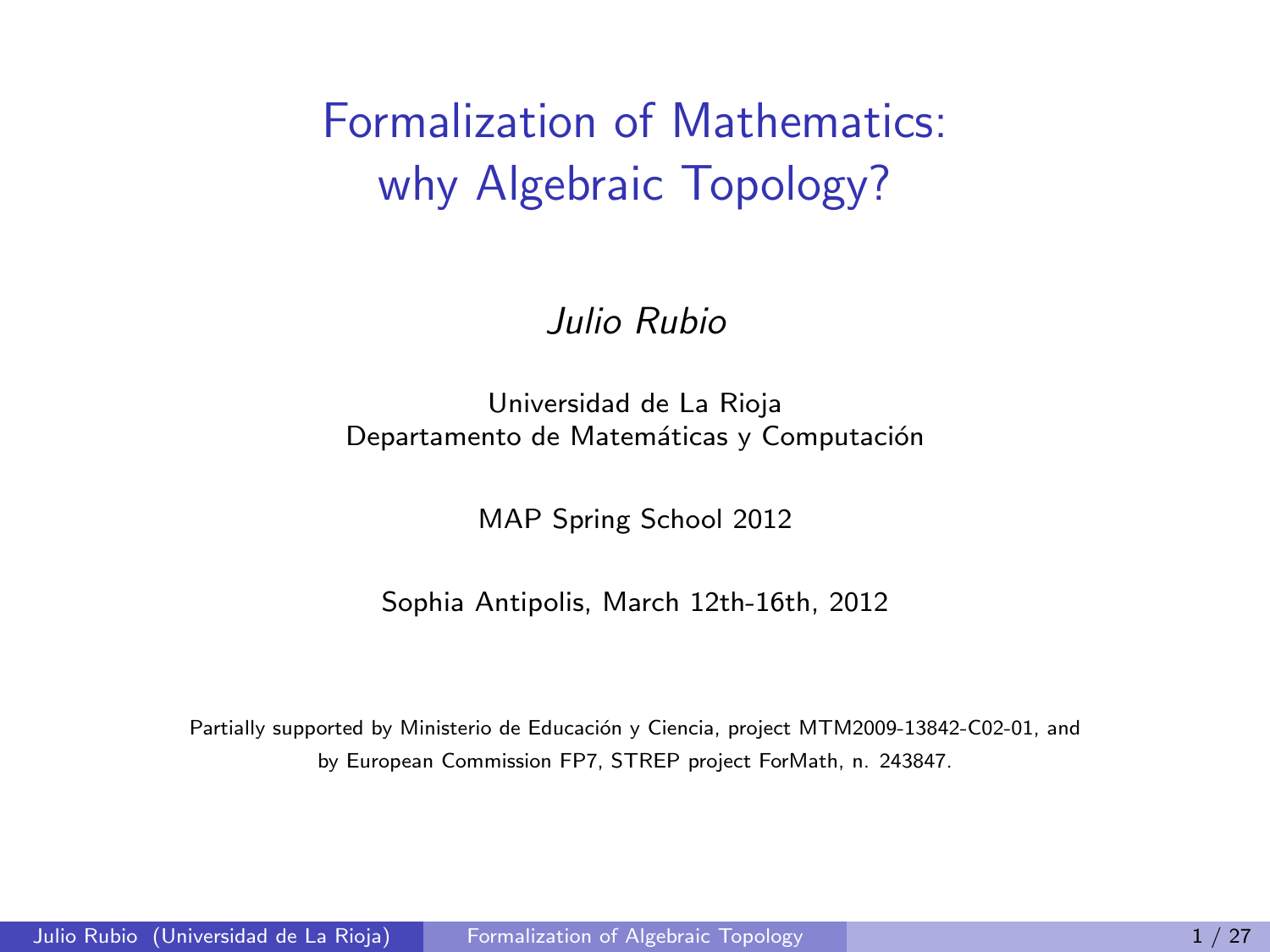## **Summary**

- **Reasons to formalize mathematics**
- The Kenzo program.
- Homological processing of biomedical images.
- A multitool approach.
- Formalizing with Isabelle/HOL.
- Formalizing with ACL2.
- Formalizing with Coq/SSReflect.
- **Conclusions and future work.**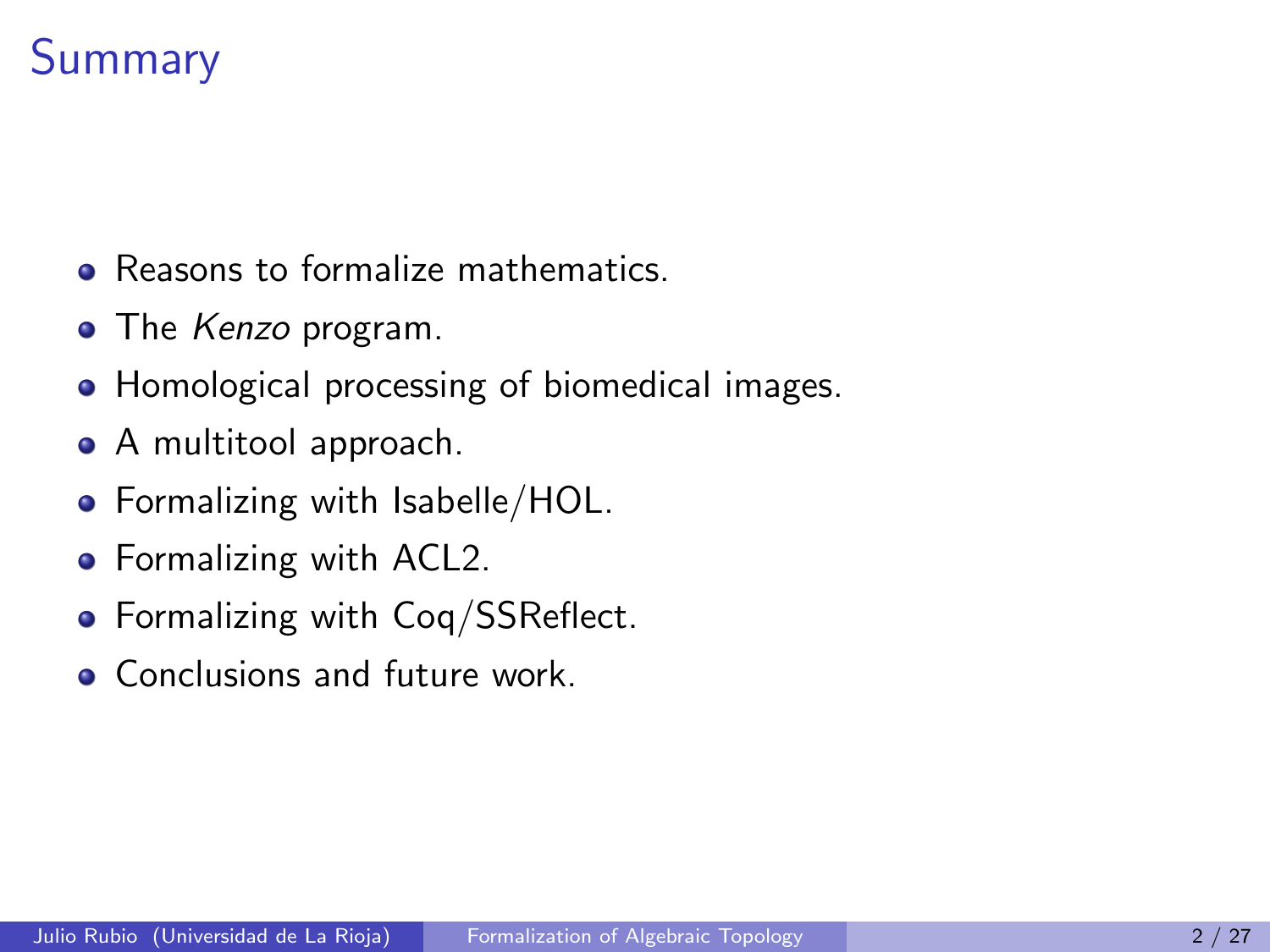### Reasons to formalize mathematics

- Internal to the proving tools:
	- $\triangleright$  Checking expressiveness, testing, and so on.
- o Internal to mathematics:
	- $\blacktriangleright$  Foundations: Voevodsky's univalent foundations
	- $\triangleright$  Challenge: Gonthier on the classification of groups
	- $\triangleright$  Checking the correctness of a (computer) proof
		- $\star$  Hales on the Kepler conjecture
		- \* Gonthier on the Four Color theorem
- Applications:
	- $\blacktriangleright$  Verification of (mathematical) software
		- $\star$  (Verification of hardware and software)
		- $\star$  Reliable numerics: Spitters on computational analysis
		- $\star$  Programs difficult to test
		- $\star$  Programs for real-life problems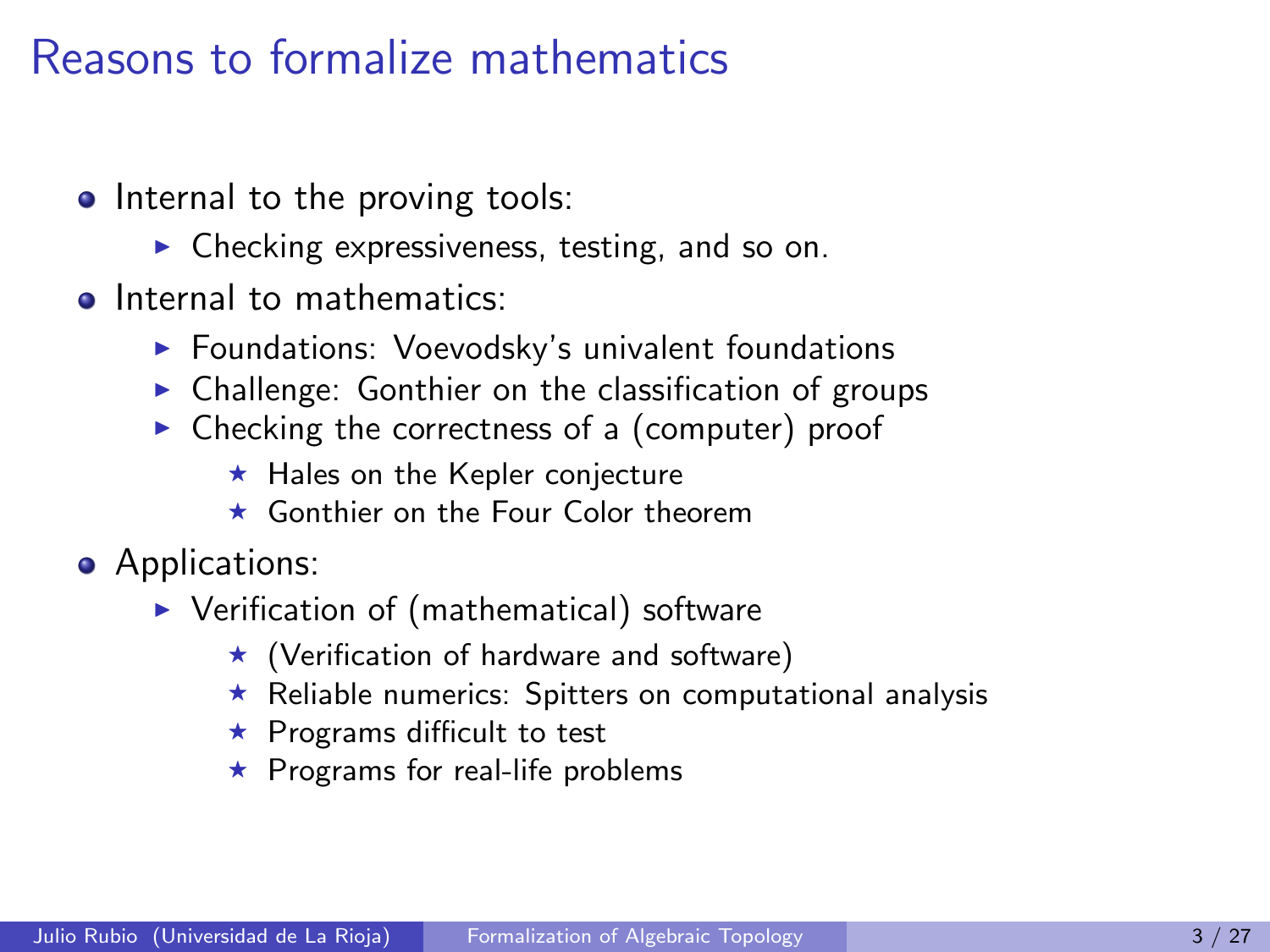### Reasons to formalize mathematics

- Internal to the proving tools:
	- $\triangleright$  Checking expressiveness, testing, and so on.
- o Internal to mathematics:
	- $\blacktriangleright$  Foundations: Voevodsky's univalent foundations
	- $\triangleright$  Challenge: Gonthier on the classification of groups
	- $\triangleright$  Checking the correctness of a (computer) proof
		- $\star$  Hales on the Kepler conjecture
		- \* Gonthier on the Four Color theorem
- Applications:
	- $\blacktriangleright$  Verification of (mathematical) software
		- $\star$  (Verification of hardware and software)
		- $\star$  Reliable numerics: Spitters on computational analysis
		- $\star$  Programs difficult to test
		- $\star$  Programs for real-life problems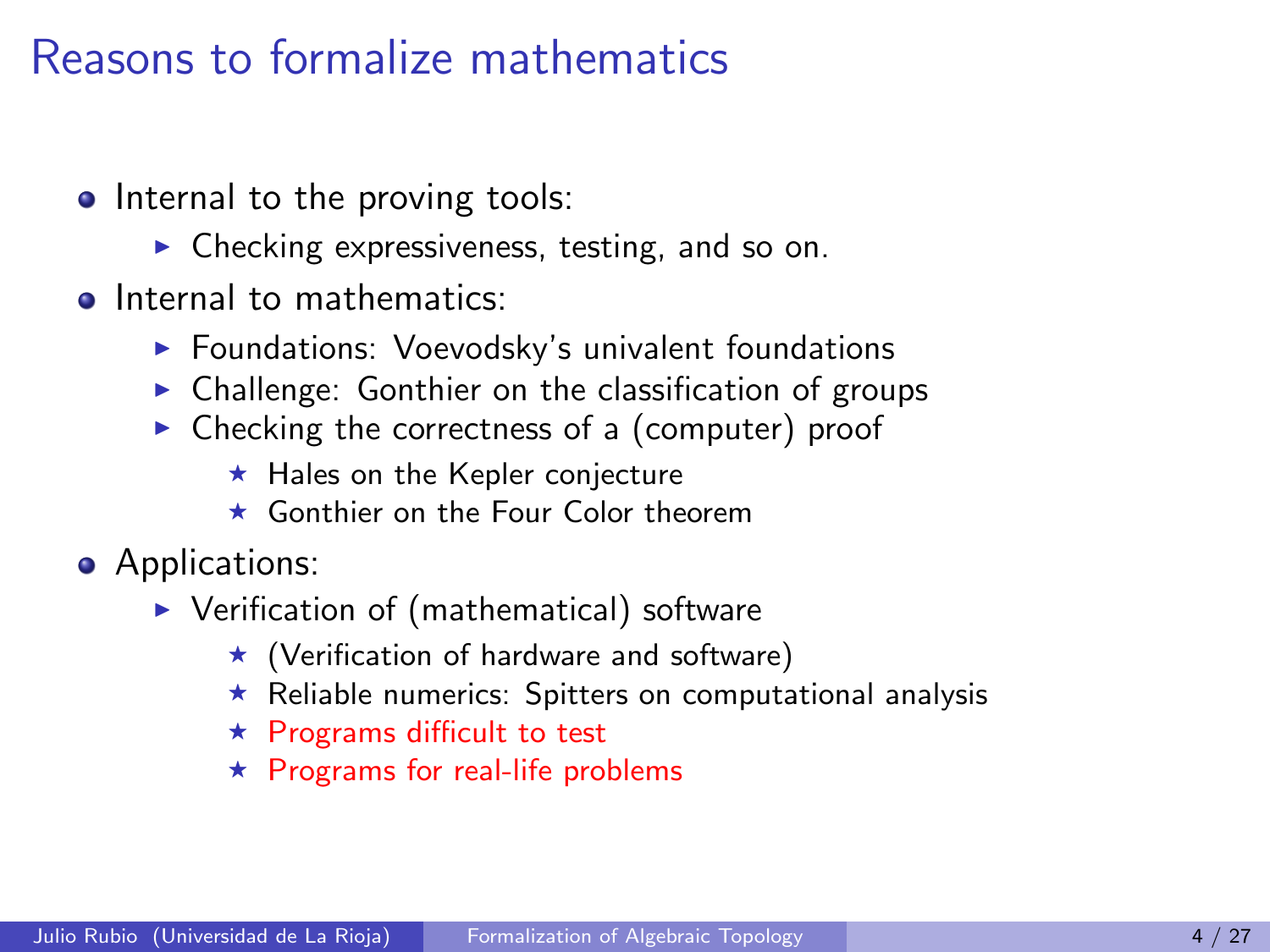# The Kenzo program  $(1/3)$

Algebraic Topology: the science of associating algebraic invariants with geometrical objects (topological spaces)



Kenzo is a computer algebra system (created by F. Sergeraert) devoted to Algebraic Topology.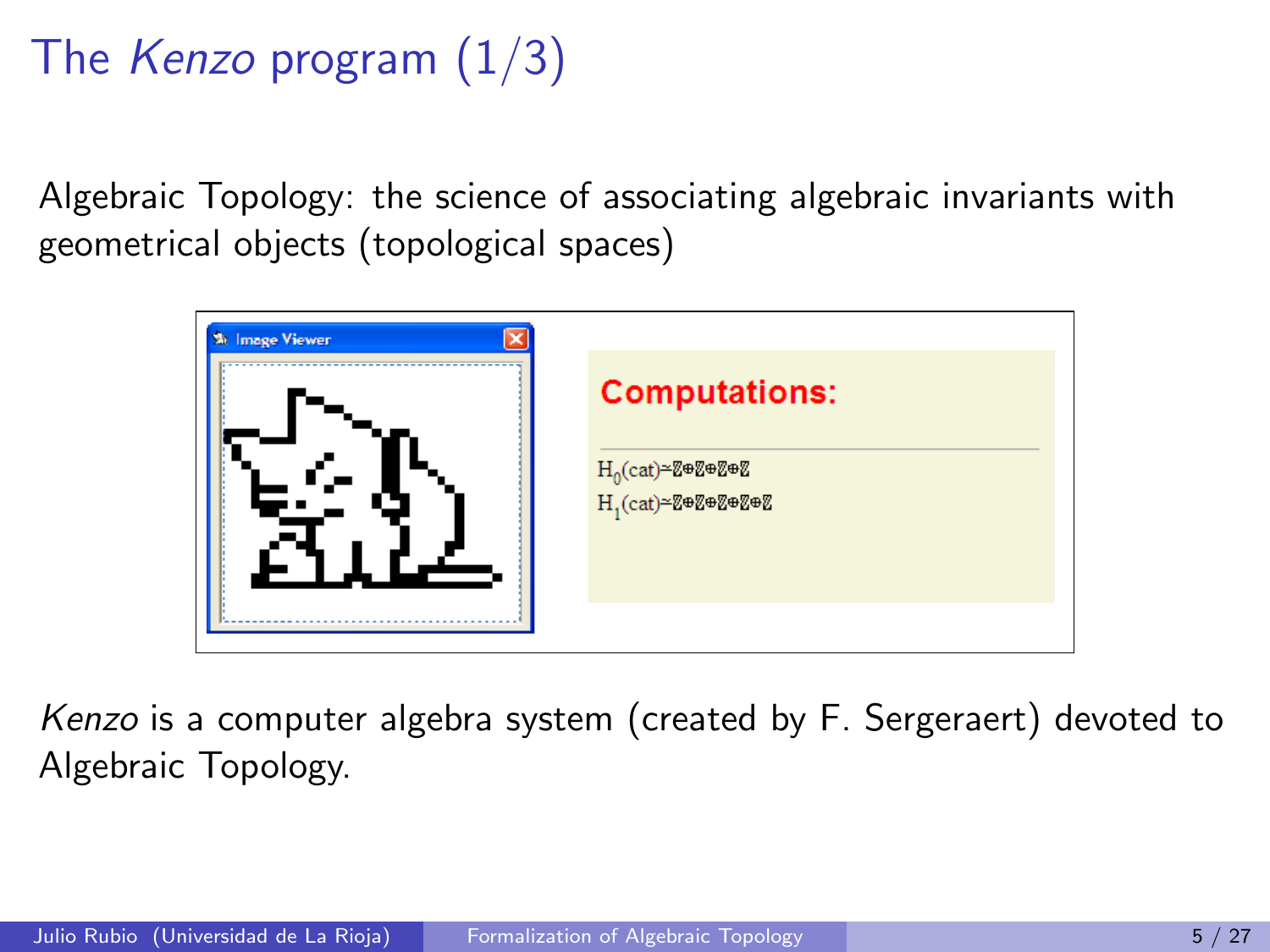## The Kenzo program (2/3)

Kenzo can compute results difficult to reach by any other means.

- In particular, A. Romero enhanced Kenzo with an algorithm to compute the homotopy groups of suspended Eilenberg-MacLane spaces.
- On homotopy groups of the suspended classifying spaces Roman Mikhailov and Jie Wu Algebraic and Geometric Topology  $10(2010)$ , 565  $-625$
- Theorem 5.4: Let  $A_4$  be the 4-th alternating group. Then  $\pi_4(\Sigma K(A_4,1))=\mathbb{Z}_4$
- **•** Ana Romero makes Kenzo compute:  $\pi_4(\Sigma K(A_4, 1)) = \mathbb{Z}_{12}$
- Let's repeat:

Mikhailov & Wu:  $\pi_4(\Sigma K(A_4, 1)) = \mathbb{Z}_4$ Kenzo:  $\pi_4(\Sigma K(A_4, 1)) = \mathbb{Z}_{12}$ 

**o** Then?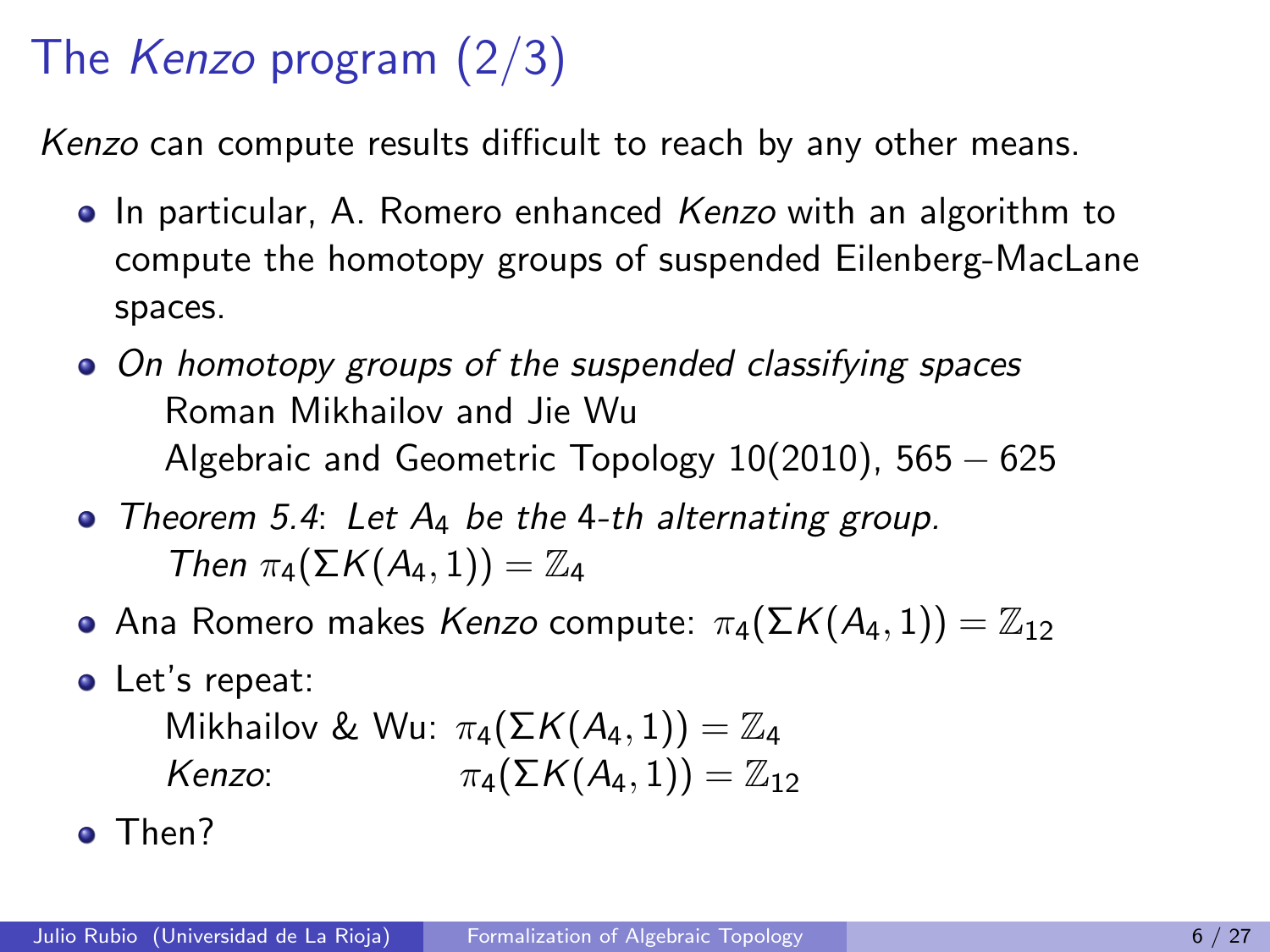## The Kenzo program (3/3)

- In this particular case, Kenzo was right (i. e. the "theorem" in the paper wasn't one).
- In addition, Romero's program can compute more homotopy groups out of reaching by Mikhailov & Wu's techniques.
- Therefore:
	- $\bullet$  Mathematics formalization  $\dots$
	- 2 ... for software verification ...
	- **3** ... for mathematics verification.
- **•** Formalizing to prove  $\pi_4(\Sigma K(A_4, 1)) = \mathbb{Z}_{12}$ .
- $\bullet$  "To prove"  $=$  "To verify the correctness of a program computing it".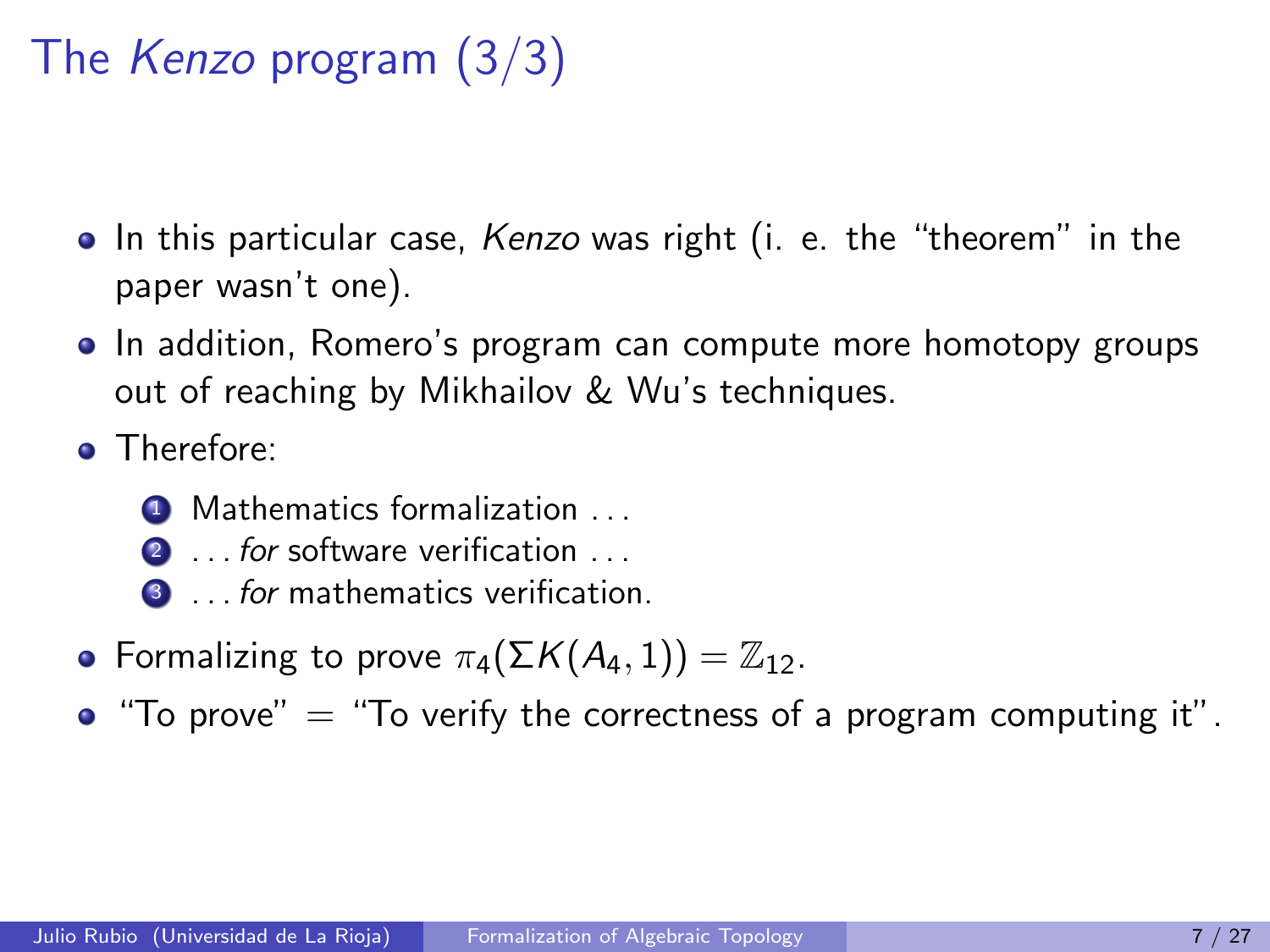Homological processing of digital images  $(1/2)$ 



- An image is represented by means of a list of lists of bits.
- $\bullet$  Then we construct an associated *simplicial complex* (list of triangles).
- Homology groups are obtained by diagonalizing the *incidence* matrices.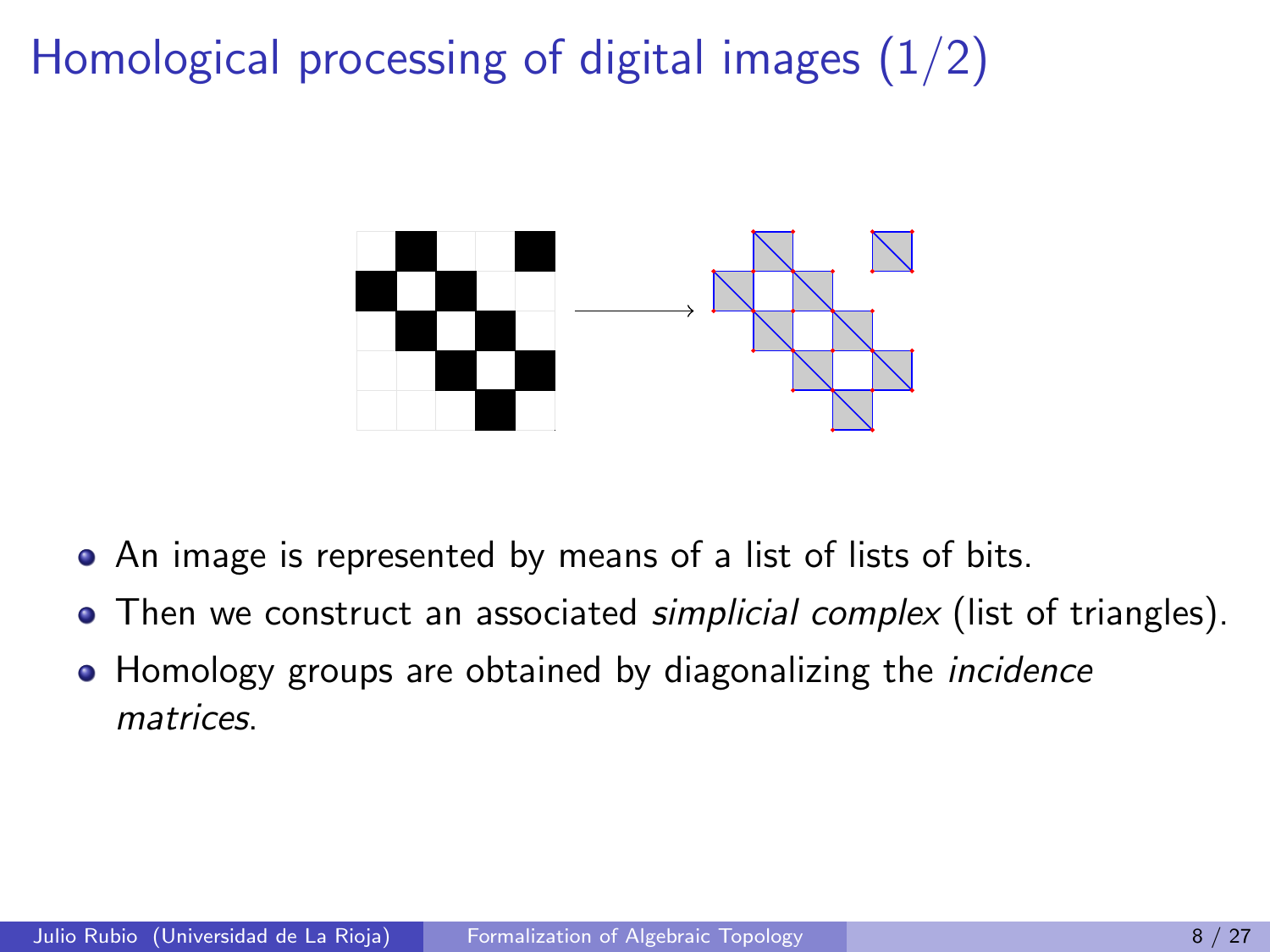## Homological processing of digital images (2/2)



#### **Objective**

Certified computation of homology groups for digital images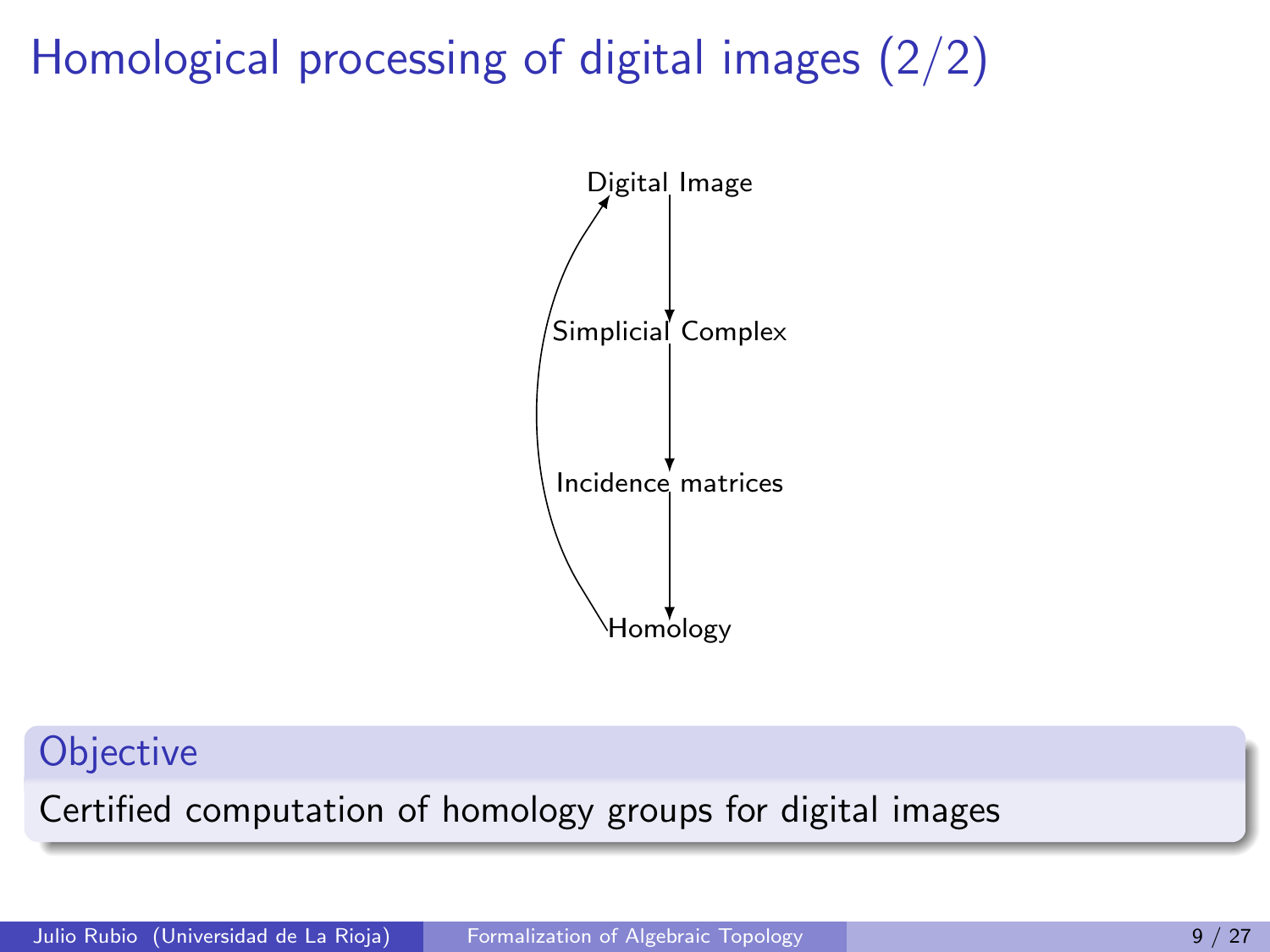- Synapses are the points of connection between neurons.
- Relevance: Computational capabilities of the brain.
- Procedures to modify the synaptic density may be an important asset in the treatment of neurological diseases (like Alzheimer).
- An automated and reliable method is necessary.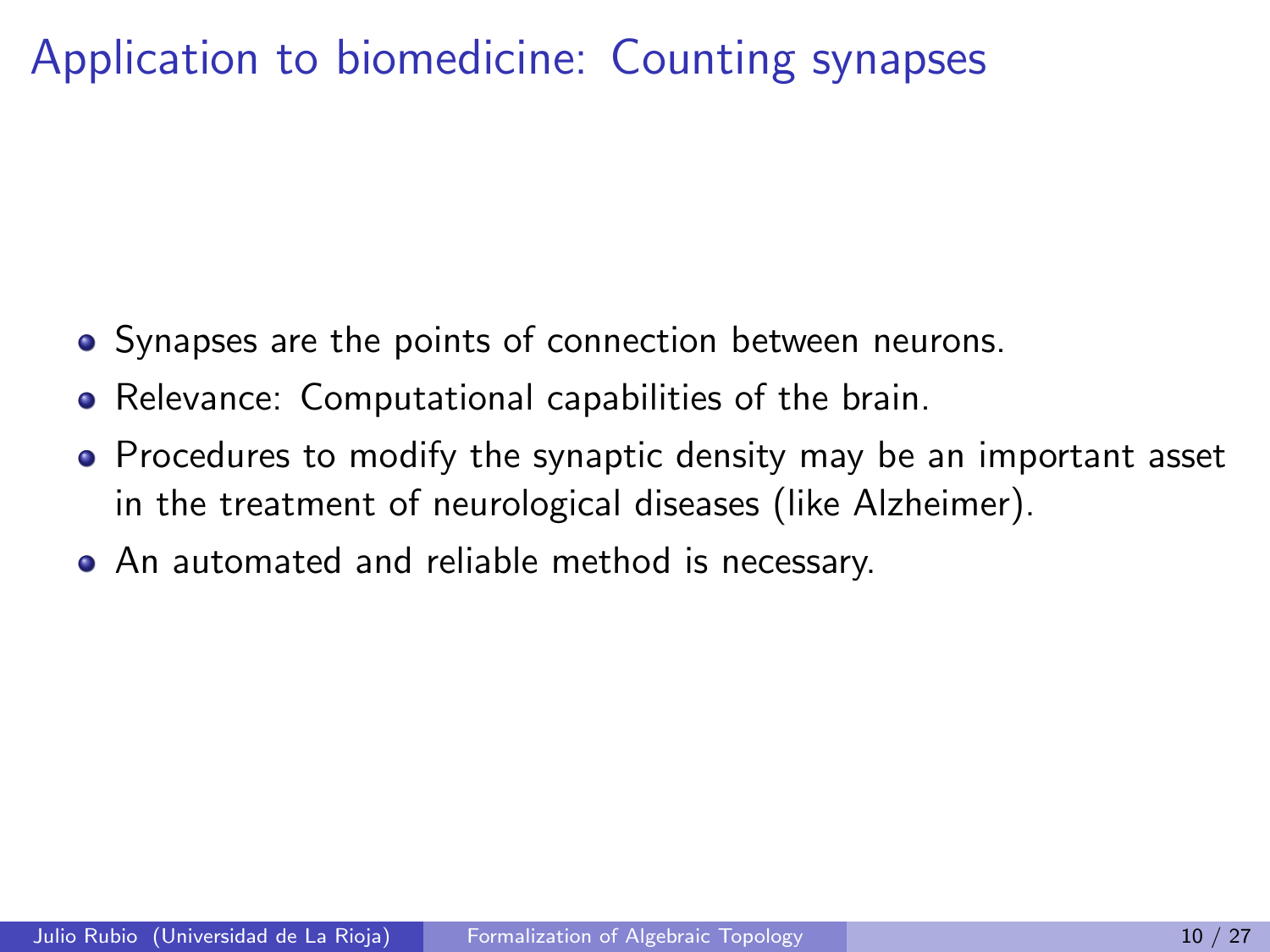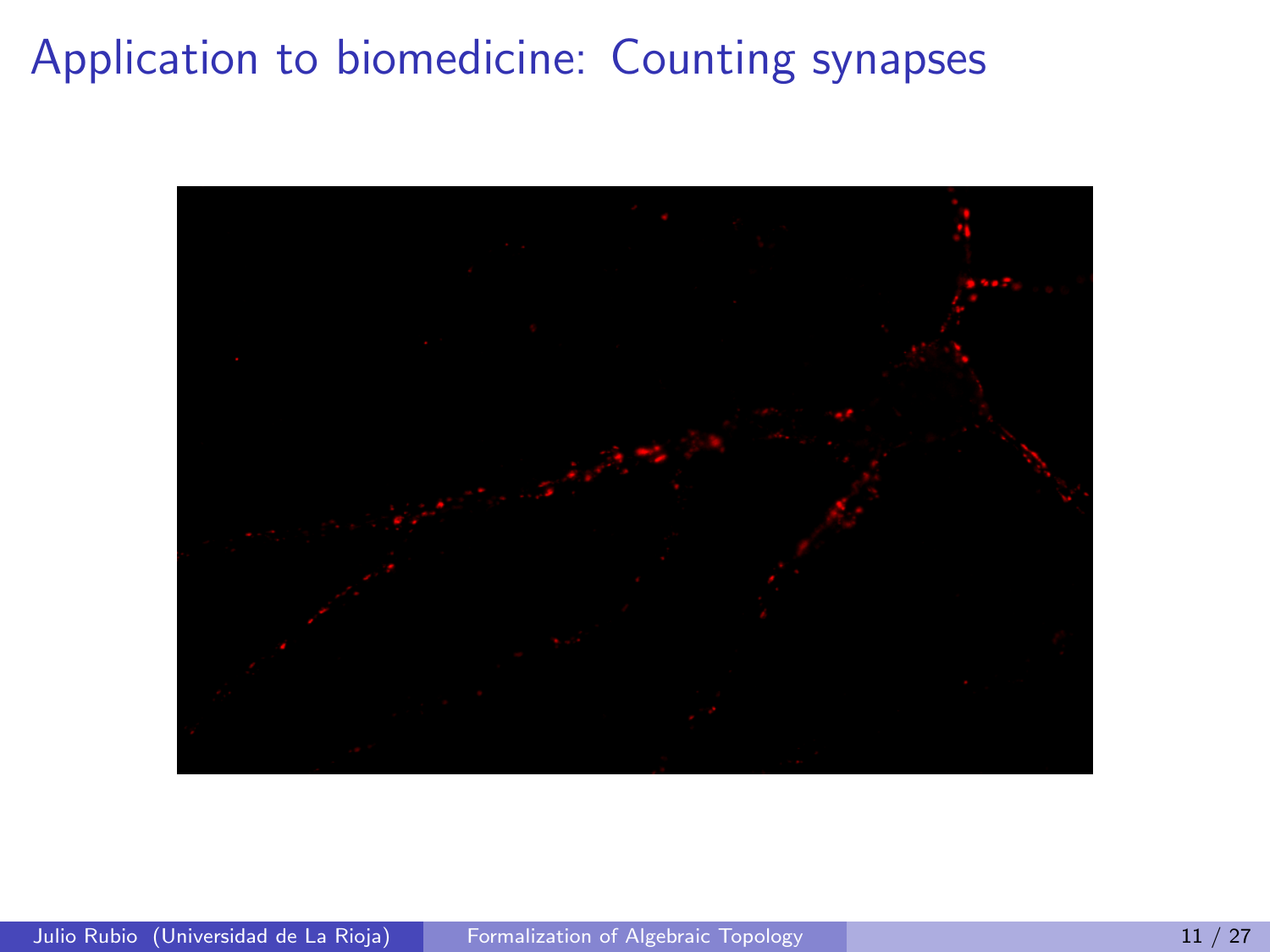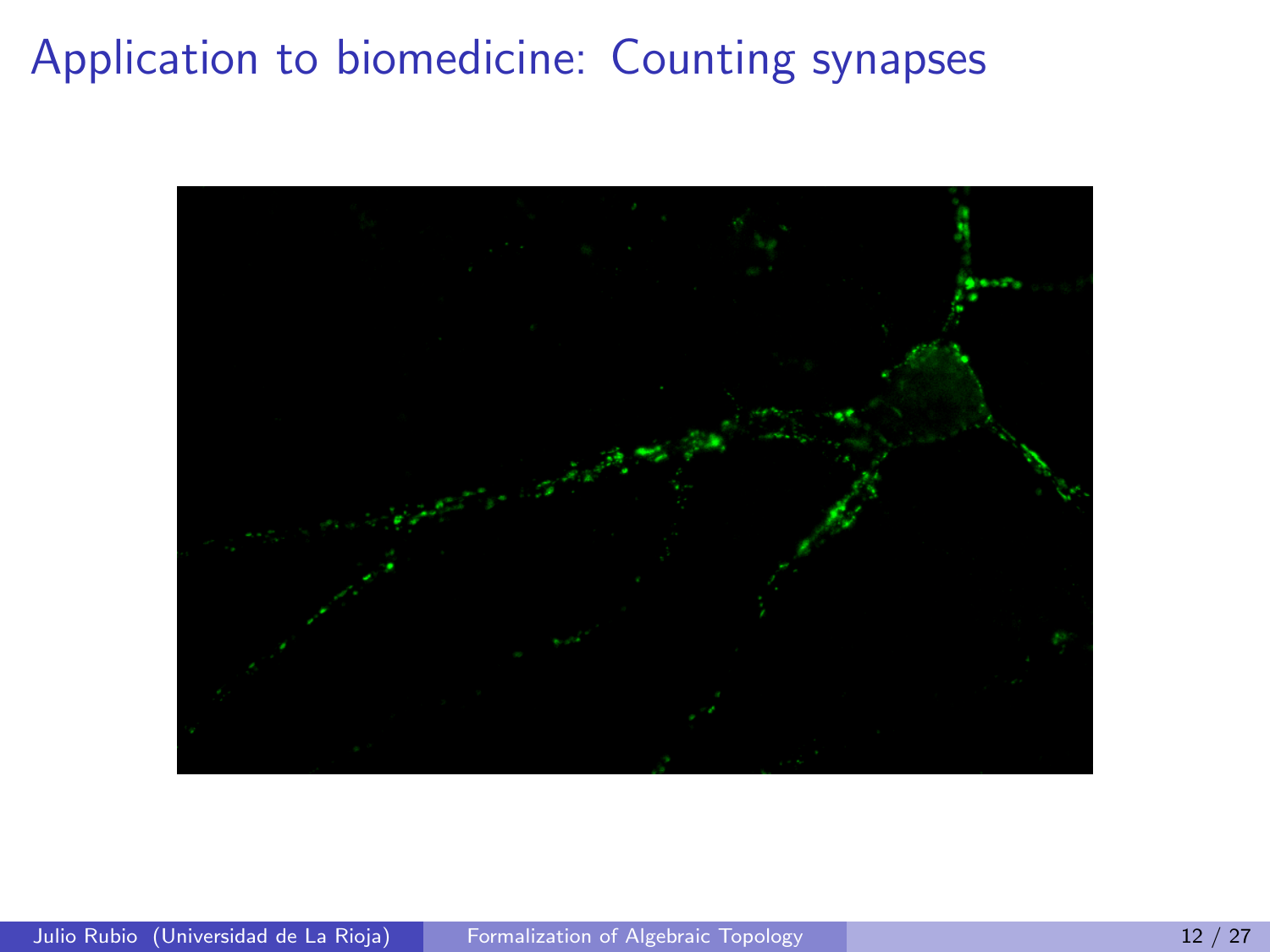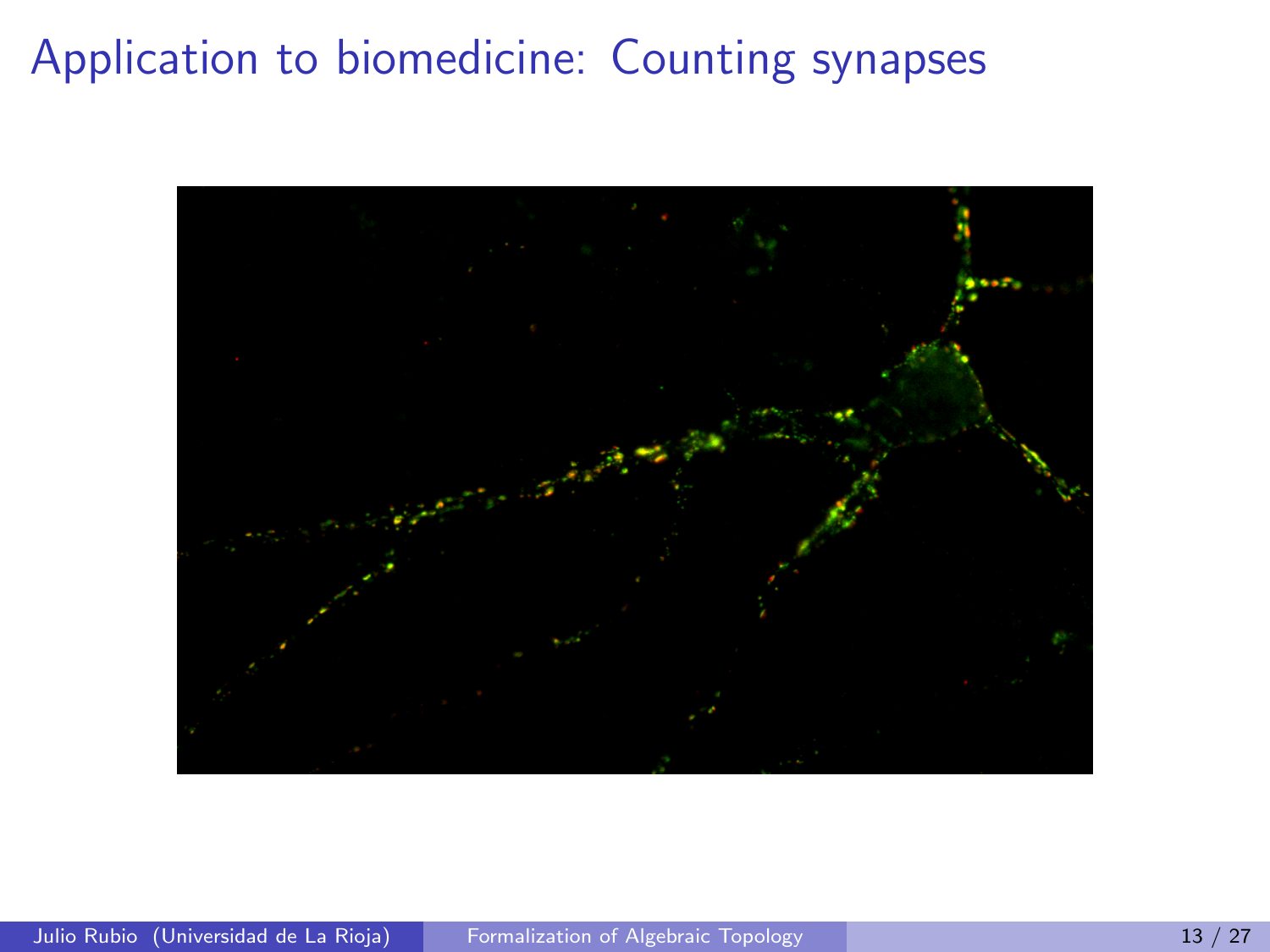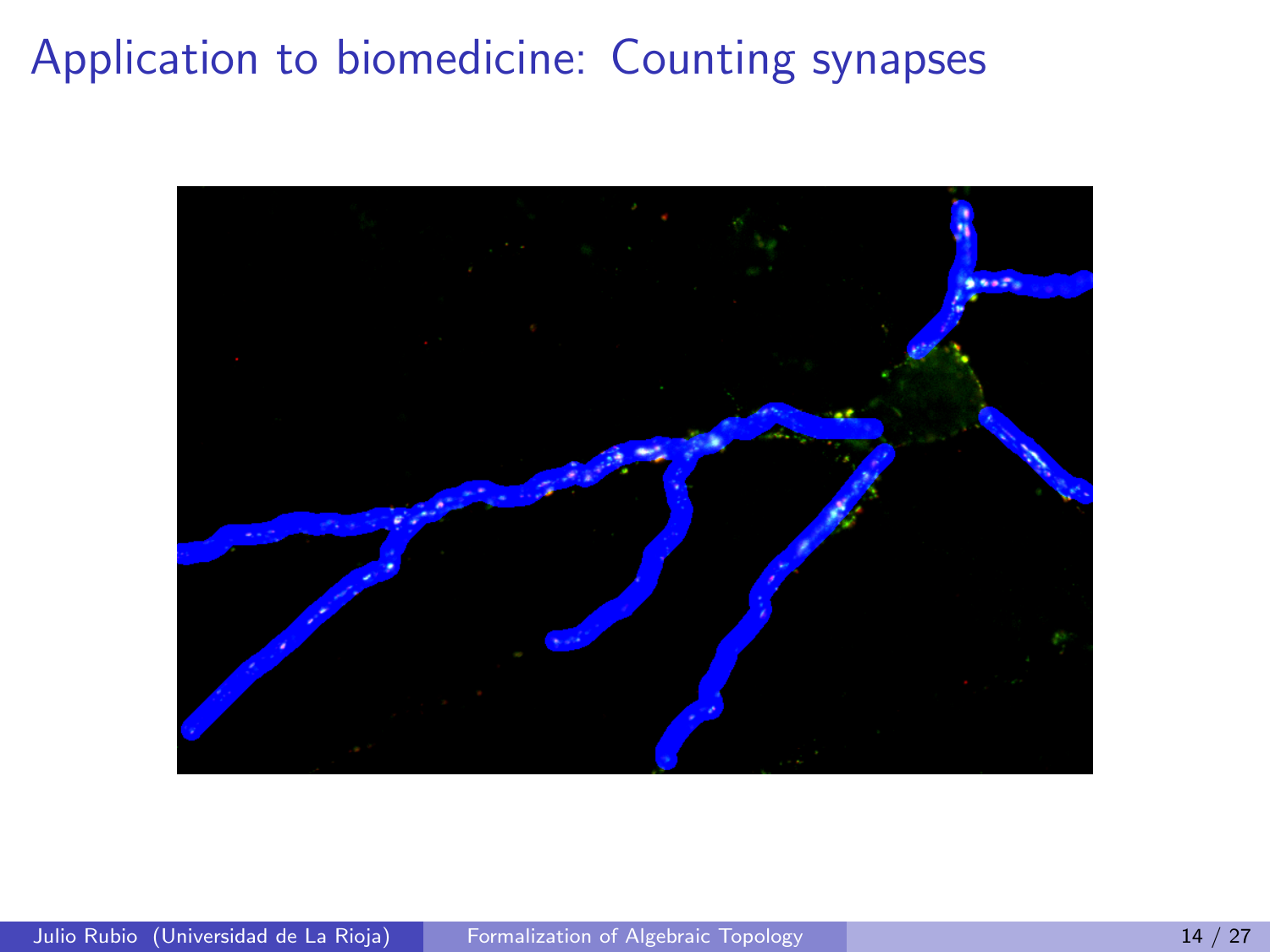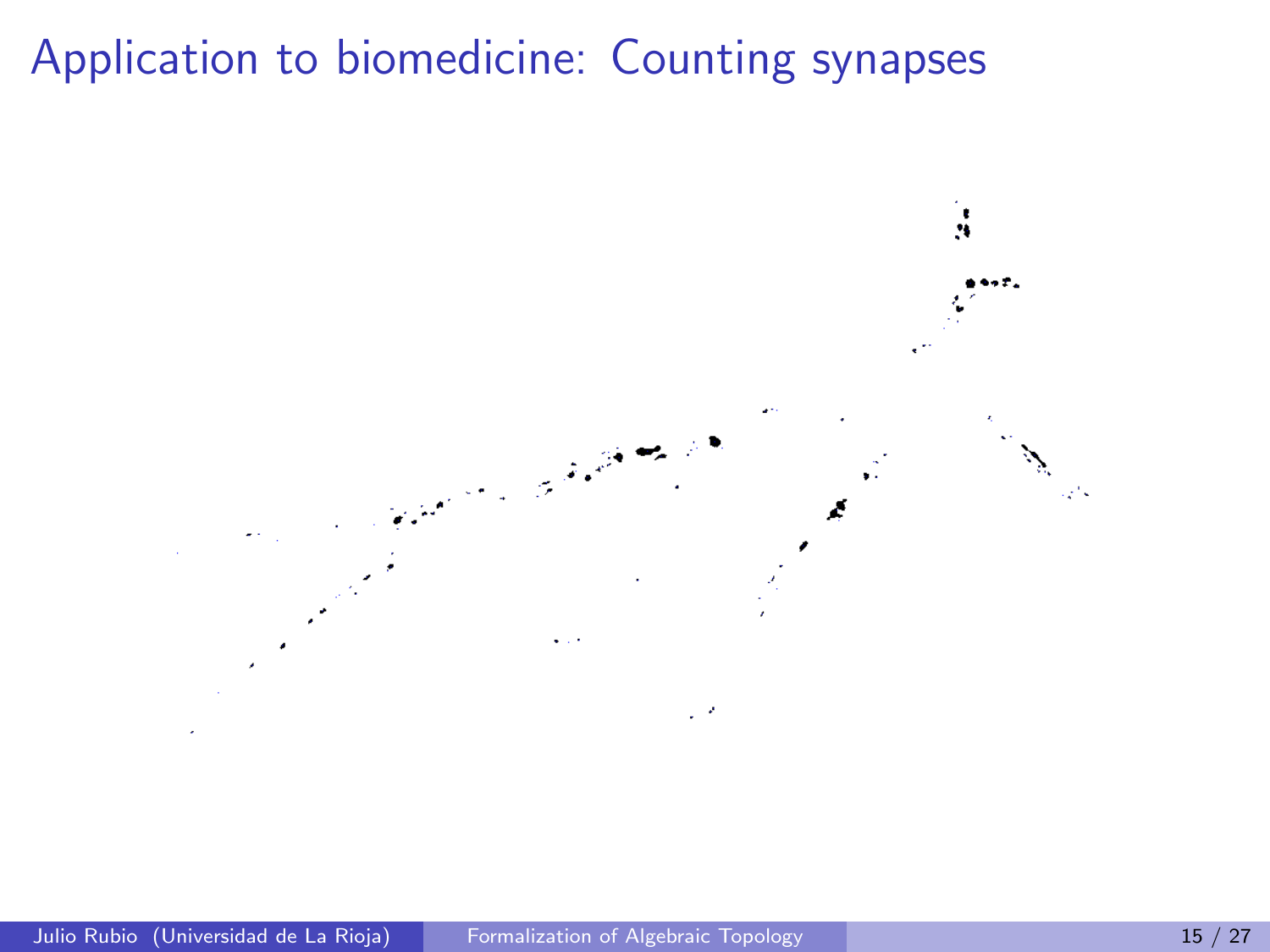#### • Counting synapses:

- $\triangleright$  Measure the number of connected components of the last image.
- Good benchmark to test our framework: computation of  $H_0$ .
- $\triangleright$  SynapCountJ: software to measure synaptic density evolution.
- **o** Therefore:
	- **4** Mathematics formalization . . .
	- 2 ... for software verification ...
	- **3** . . for real-life applications.
- Formalizing Algebraic Topology for Kenzo verification: How?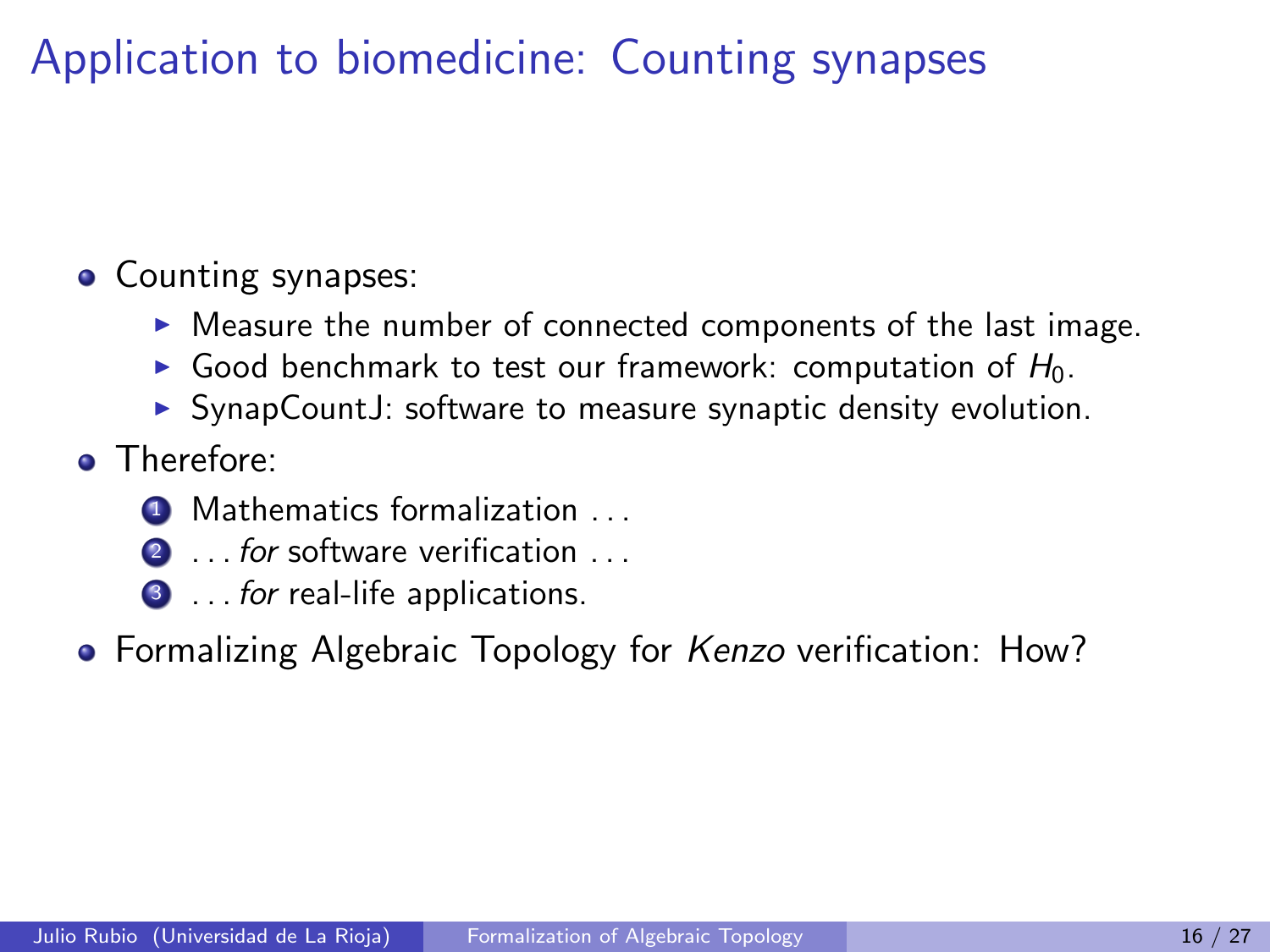## A multitool approach  $(1/2)$

Many proving tools are available for the formalization engineer. They differ regarding different aspects:

- Automated / Interactive
- Checkers / Provers
- First order / Higher order
- Classical / Constructive

Our problem also poses different issues:

- Formalization of basic algebraic structures and algorithms.
- Verification of concrete Kenzo code.
- **Certified execution of homological programs (different from Kenzo).**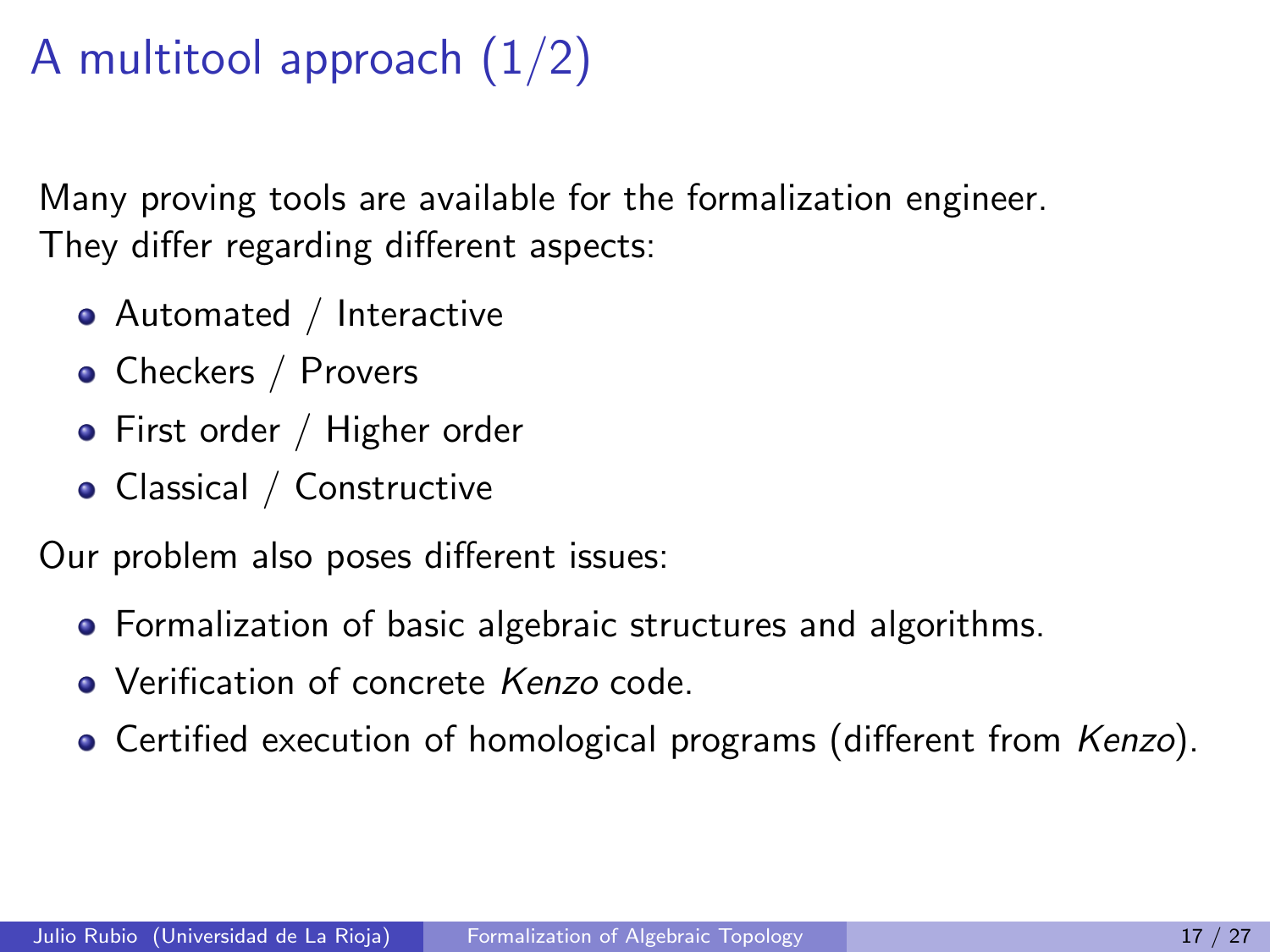## A multitool approach (2/2)

Our idea is to take the best from each tool:

- Isabelle/HOL to formalize algorithms in a *classical* setting.
- ACL2 to verify first order fragments of Kenzo code.
- Coq to provide executability where first order is not enough and the constructiveness is ensured.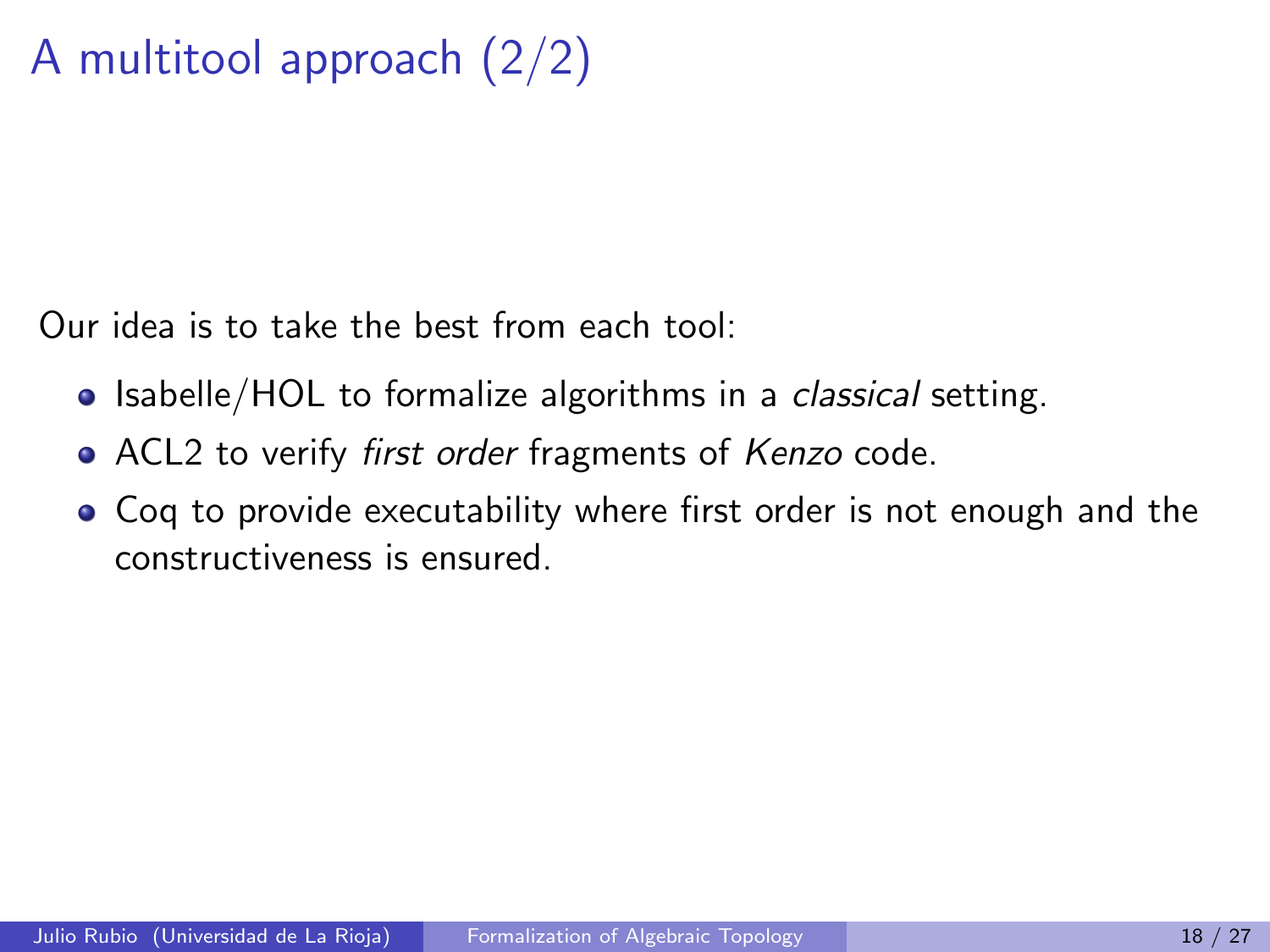### Mathematics: Homological Algebra (1/3)

- A chain complex is  $\{(C_n, d_n)\}_{n\in\mathbb{Z}}$ , where each  $C_n$  is an abelian group, and each  $d_n$  :  $C_n \rightarrow C_{n-1}$  is a homomorphism satisfying  $d_n \circ d_{n+1} = 0, \forall n \in \mathbb{Z}$ .
- Homology groups:  $H_n(C, d) := \text{Ker}(d_n)/\text{Im}(d_{n+1}).$
- Given two chain complexes  $\{(C_n,d_n)\}_{n\in\mathbb{Z}}$  and  $\{(C'_n,d'_n)\}_{n\in\mathbb{Z}}$ , a *chain* morphism between them is a family  $f$  of group homomorphisms  $f_n: C_n \to C'_n, \forall n \in \mathbb{Z}$  satisfying  $d'_n \circ f_n = f_{n-1} \circ d_n, \forall n \in \mathbb{Z}$ .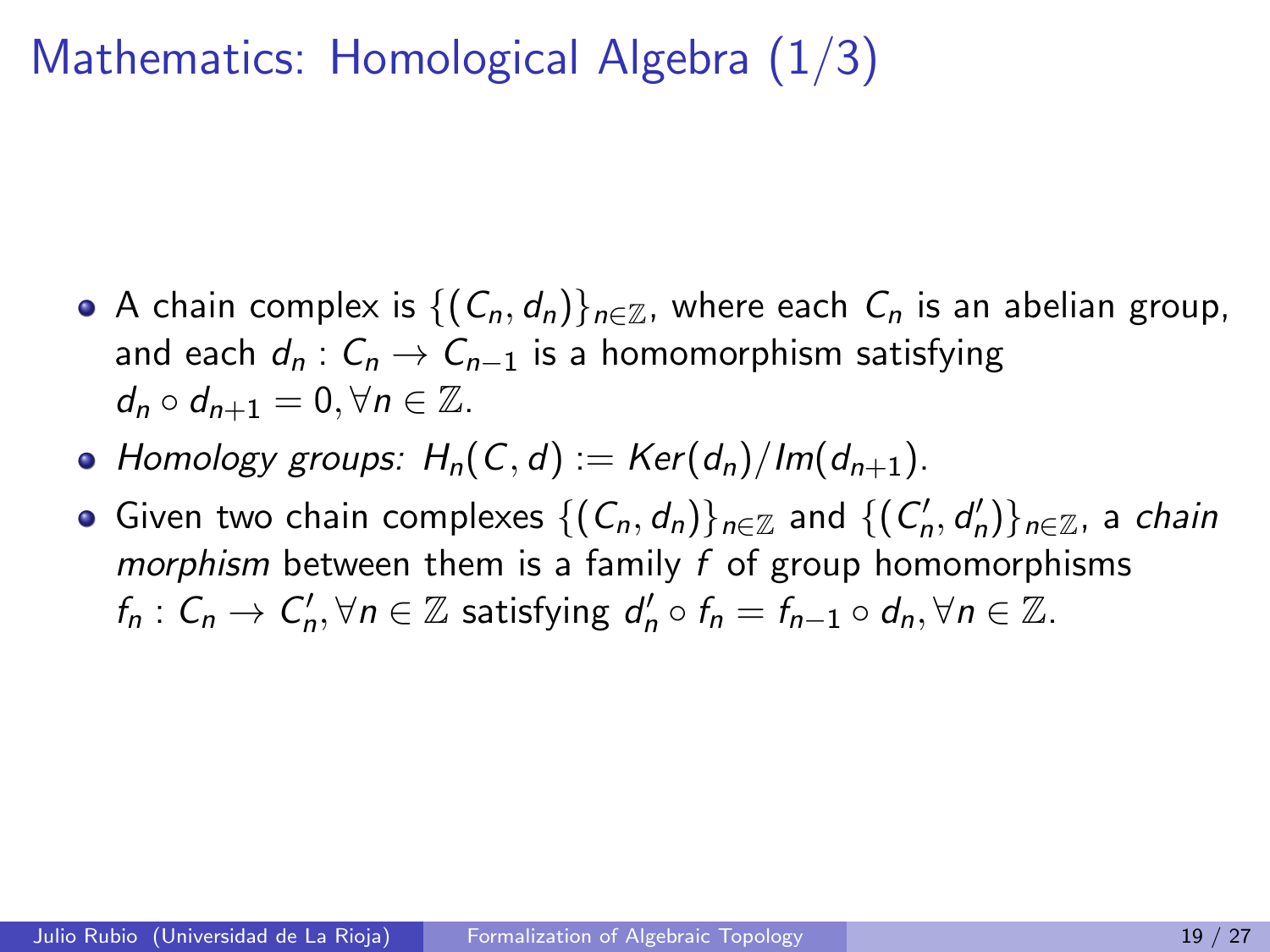### Mathematics: Homological Algebra (2/3)

- Given two chain complexes  $C := \{(C_n, d_n)\}_{n \in \mathbb{Z}}$  and  $C' := \{ (C'_n, d'_n) \}_{n \in \mathbb{Z}}$  a reduction between them is  $(f, g, h)$  where
	- $\blacktriangleright$   $f: \mathsf{C}\to\mathsf{C}'$  and  $g:\mathsf{C}'\to\mathsf{C}$  are chain morphisms
	- $\triangleright$  and h is a family of homomorphisms (called homotopy operator)  $h_n: C_n \to C_{n+1}$ .

satisfying

\n- $$
f \circ g = 1
$$
\n- $d \circ h + h \circ d + g \circ f = 1$
\n- $f \circ h = 0$
\n- $h \circ g = 0$
\n- $h \circ h = 0$
\n

If  $(f, g, h)$  :  $C \to C'$  is a reduction, then  $H(C) \cong H(C')$ .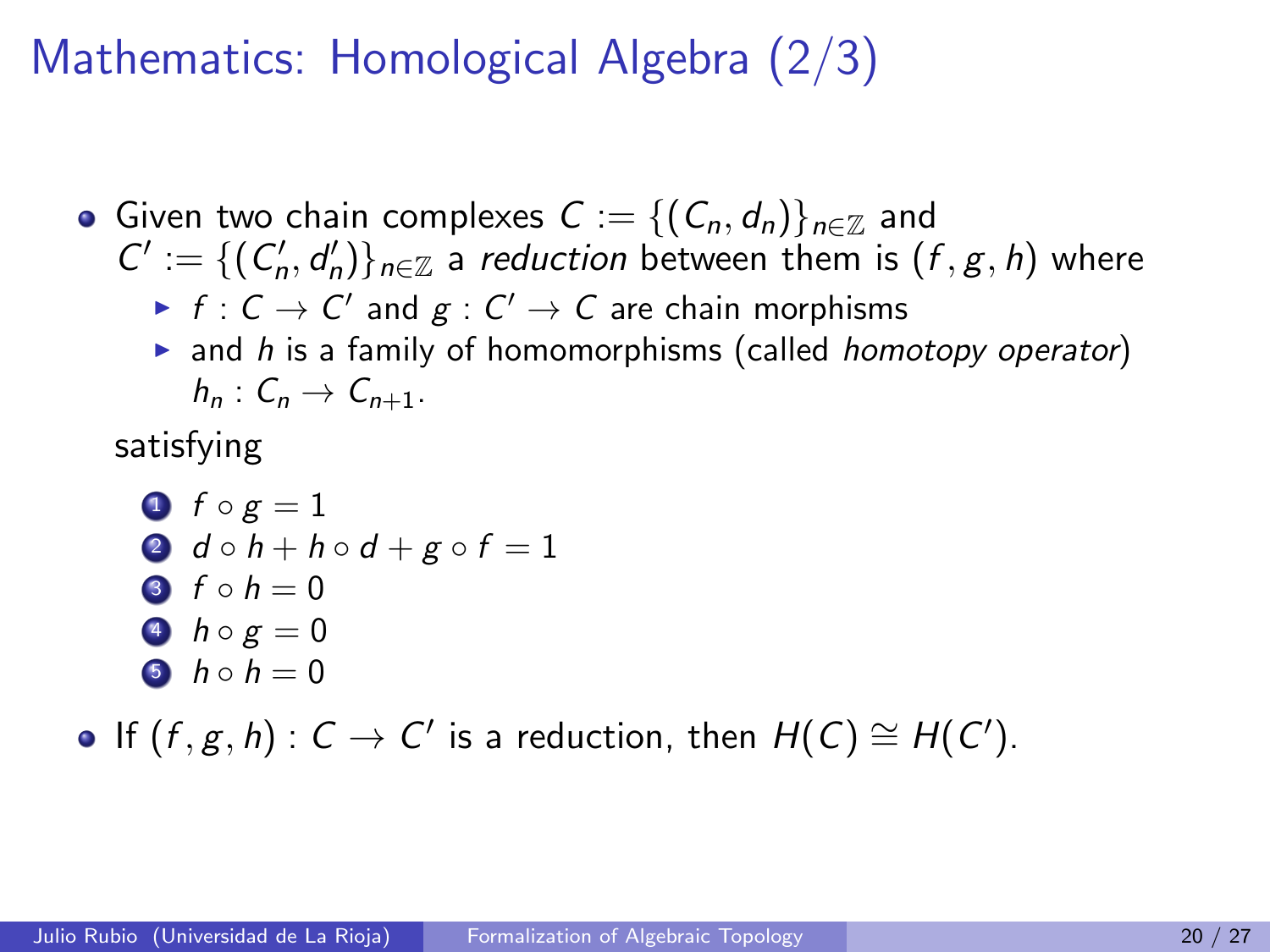## Mathematics: Homological Algebra (3/3)

- Given a chain complex  $(C, d)$ , a perturbation for it is a family  $\rho$  of group homomorphisms  $\rho_n$ :  $C_n \to C_{n-1}$  such that  $(C, d + \rho)$  is again a chain complex (that is to say:  $(d + \rho) \circ (d + \rho) = 0$ ).
- A reduction  $(f,g,h)$  :  $(\mathsf{C},\mathsf{d}) \to (\mathsf{C}',\mathsf{d}')$  and a perturbation  $\rho$  for  $(C, d)$  are locally nilpotent if

 $\forall x \in C_n, \exists m \in \mathbb{N}$  such that  $(h \circ \rho)^m(x) = 0$ .

#### Basic Perturbation Lemma

Let  $(f,g,h):(\mathsf{C},\mathsf{d}) \to (\mathsf{C}',\mathsf{d}')$  be a reduction and be  $\rho$  a perturbation for  $(C, d)$  which are locally nilpotent. Then there exists a reduction  $(f_{\infty}, g_{\infty}, h_{\infty}) : (C, d + \rho) \rightarrow (C', d'_{\infty}).$ 

#### Basic Perturbation Lemma Algorithm

Given a chain complex  $(C, d)$  with effective homology and  $\rho$  a perturbation for it satisfying the local nilpotence condition, then  $(C, d + \rho)$  is a chain complex with effective homology.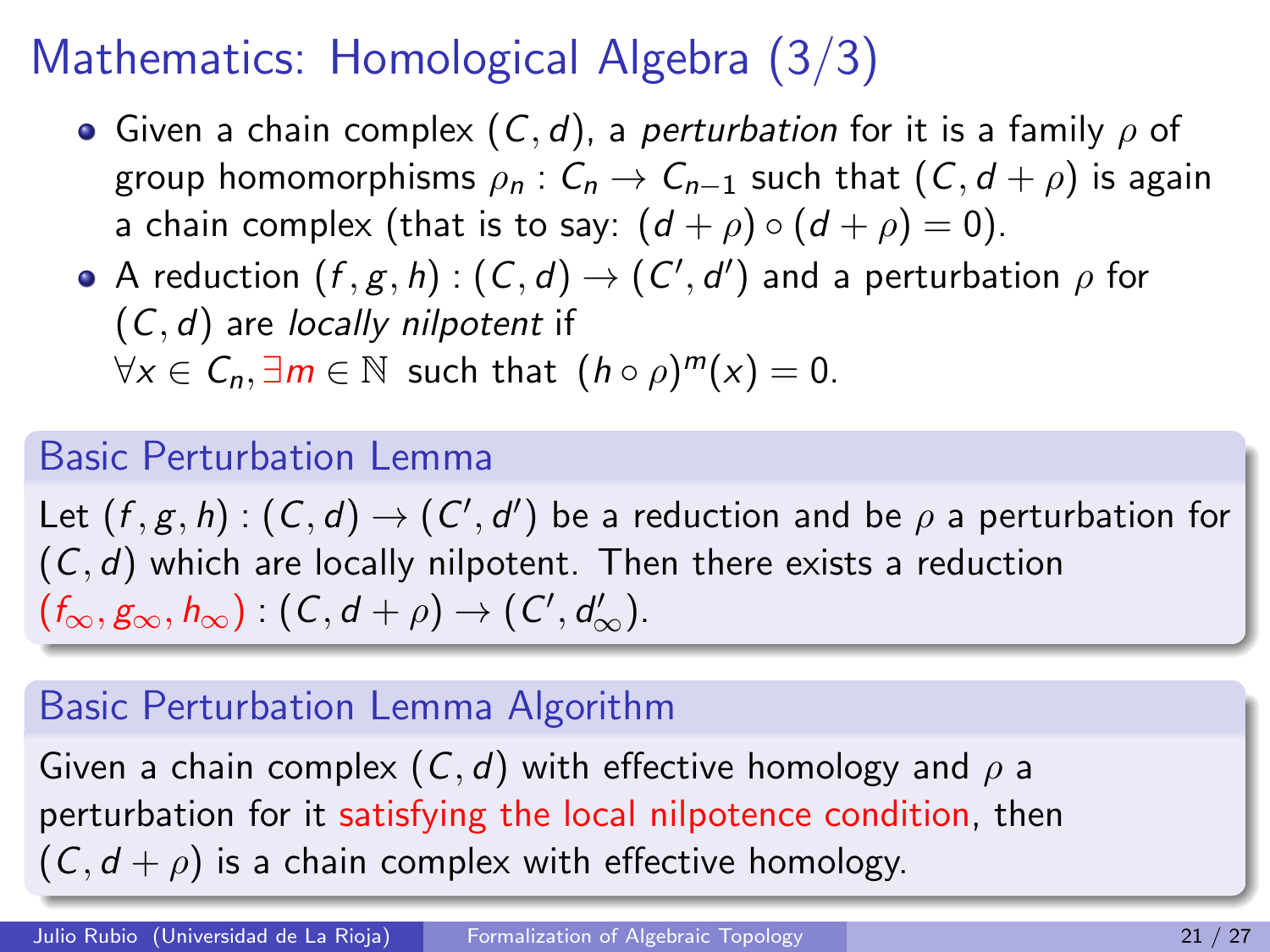### Formalizing with Isabelle/HOL

- Isabelle/HOL is an interactive theorem proving environment.
- Higher Order Logic (HOL) allows the modeller to translate the "by hand" proofs to the computer, in a "quite" direct way.
- First milestone: Jesús Aransay's proof of the Basic Perturbation Lemma in Isabelle/HOL.
- Isabelle statement:

theorem (in BPL) BPL: shows reduction D'  $\parallel$  carrier = carrier C, mult = mult C, one = one C, diff = ( $\lambda x$ . if  $x \in$  carrier C then (differ<sub>C</sub>)  $x \otimes_C (f \circ \delta \circ \Psi \circ g)$  x else  $1_C)$  (f ⊙  $\Phi$ ) ( $\Psi$  ⊙  $g$ ) (h ⊙  $\Phi$ )

**•** Further challenge: program extraction.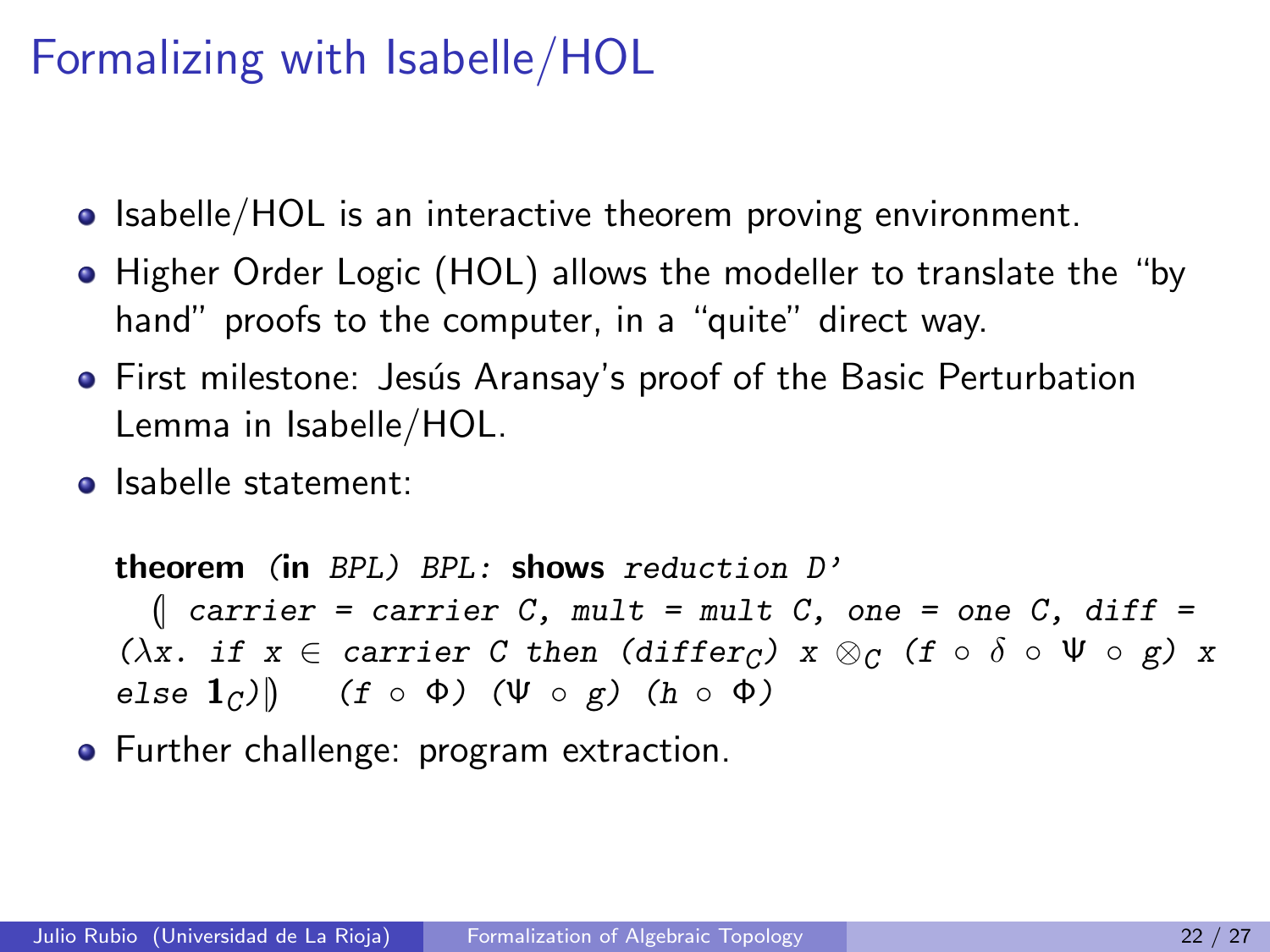## Formalizing with ACL2 (1/3)

- $\mathsf{ACL2}=\mathsf{A}$  Computational Logic for Applicative Common Lisp  $(\mathsf{ACL^2}).$
- ACL2 is:
	- $\triangleright$  A programming language (an *applicative* subset of Common Lisp).
	- $\triangleright$  A logic (a restricted first-order one, with few quantifiers).
	- $\triangleright$  A theorem prover for that logic (on programs properties).
- Could Kenzo be verified in ACL2?
- $\bullet$  ACL2 is first order.
- ... but Kenzo intensively uses higher-order functional programming (functional coding of infinite sets).
- Isabelle/HOL is a higher order tool (Coq too).
- Pragmatic approach: ACL2 verification of *first order* fragments of Kenzo.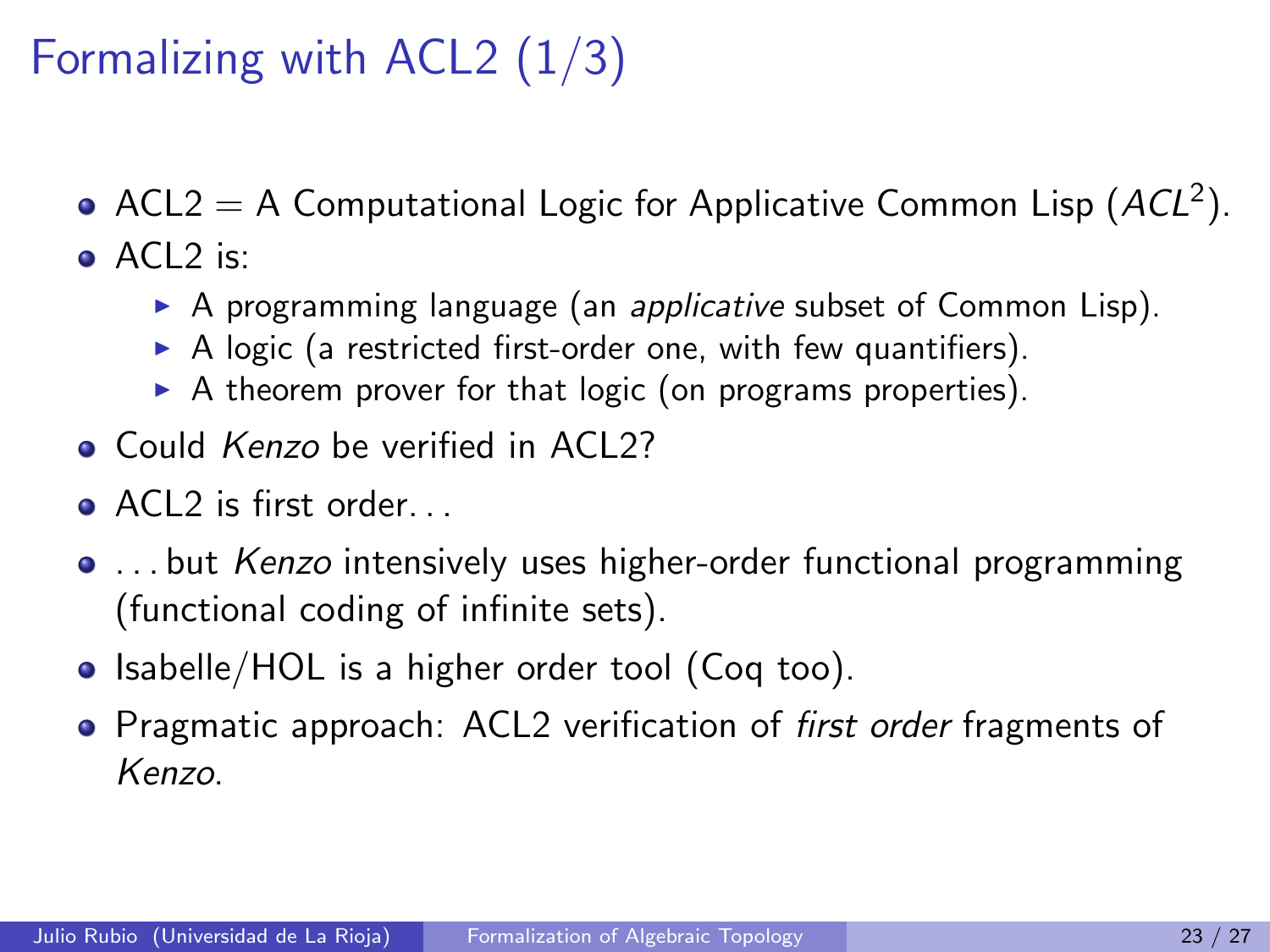## Formalizing with ACL2 (2/3)

- Kenzo way of working:
	- **1** Construction of constant spaces (spheres, Moore spaces, ...):  $\sim$  20%
	- 2 Construction of new spaces from other ones (cartesian products, loop spaces,...):  $\sim 60\%$
	- **3** Perform some computations (homology groups):  $\sim 10\%$

#### Concrete Goal

Verify the correctness of Kenzo constructors of constant spaces

- Kenzo first order logic fragments
- Kenzo code  $\rightarrow$  ACL2

#### Case Study

Each Kenzo Simplicial Set is really a simplicial set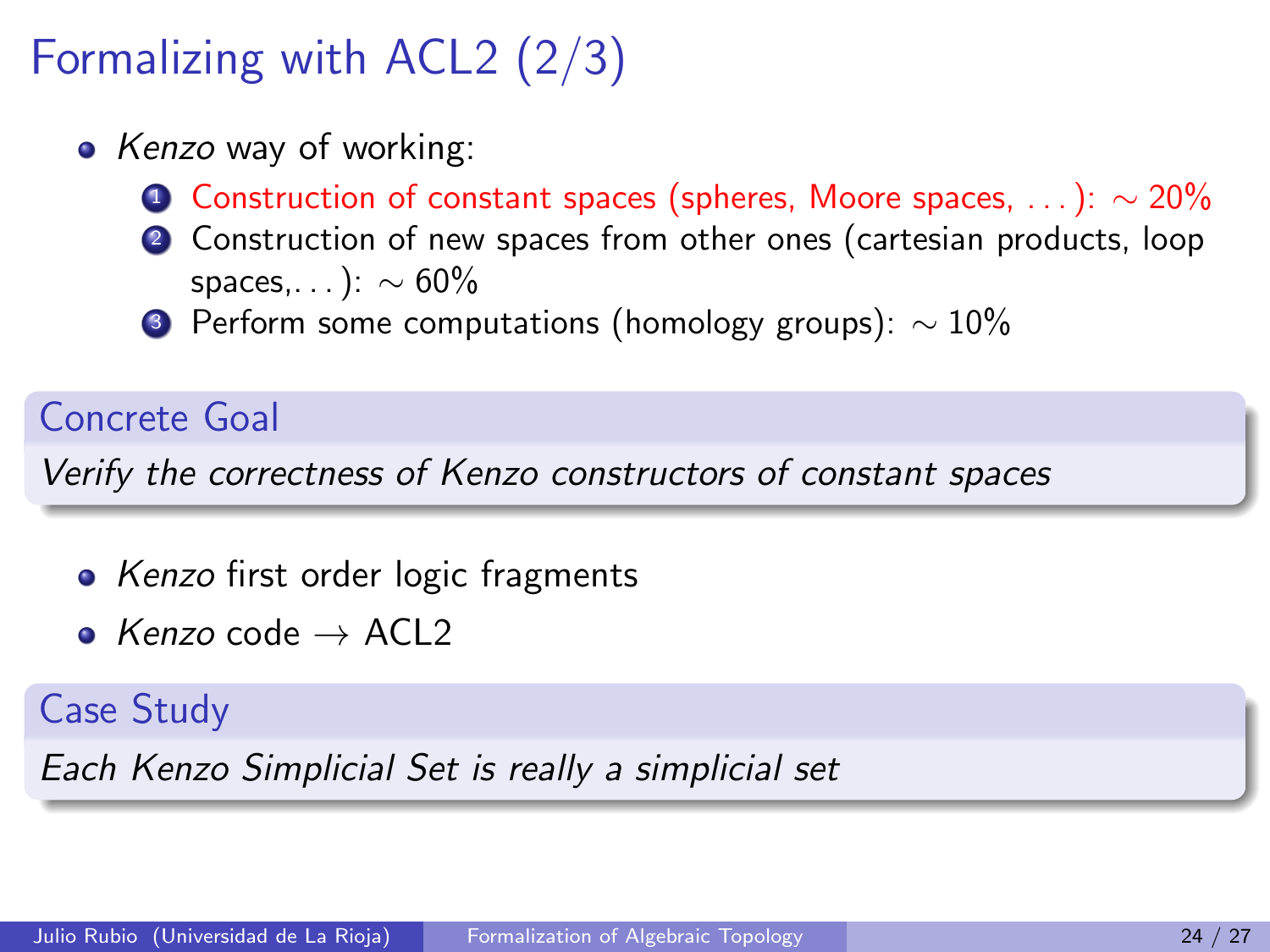# Formalizing with ACL2 (3/3)

#### Definition

A simplicial set K, is a union  $K = \bigcup K^q$ , where the  $K^q$  are disjoints sets, together with functions:  $q>0$ 

| $\partial_i^q: K^q \to K^{q-1},$ | q>0,       | $i=0,\ldots,q,$ |
|----------------------------------|------------|-----------------|
| $\eta_i^q: K^q \to K^{q+1},$     | $q\geq 0,$ | $i=0,\ldots,q,$ |

subject to the relations:

$$
\begin{array}{ccccccccc} (1) & \partial_{i}^{q-1} \partial_{j}^{q} & = & \partial_{j-1}^{q-1} \partial_{i}^{q} & \mbox{if} & i < j, \\ (2) & \eta_{i}^{q+1} \eta_{j}^{q} & = & \eta_{j+1}^{q+1} \eta_{j}^{q} & \mbox{if} & i \leq j, \\ (3) & \partial_{i}^{q+1} \eta_{j}^{q} & = & \eta_{j-1}^{q-1} \partial_{i}^{q} & \mbox{if} & i < j, \\ (4) & \partial_{i}^{q+1} \eta_{i}^{q} & = & \mbox{identity} & = & \partial_{i+1}^{q+1} \eta_{i}^{q}, \\ (5) & \partial_{i}^{q+1} \eta_{j}^{q} & = & \eta_{j}^{q-1} \partial_{i-1}^{q} & \mbox{if} & i > j+1, \end{array}
$$

- Generic Simplicial Set Theory (J. Heras, on previous work by F. J. Martín-Mateos)
- **•** From 4 definitions and 4 theorems
- **O** Instantiates 3 definitions and 7 theorems
- The proof of the 7 theorems involves: 92 definitions and 969 theorems
- The proof effort is considerably reduced

Julio Rubio (Universidad de La Rioja) [Formalization of Algebraic Topology](#page-0-0) 25 / 27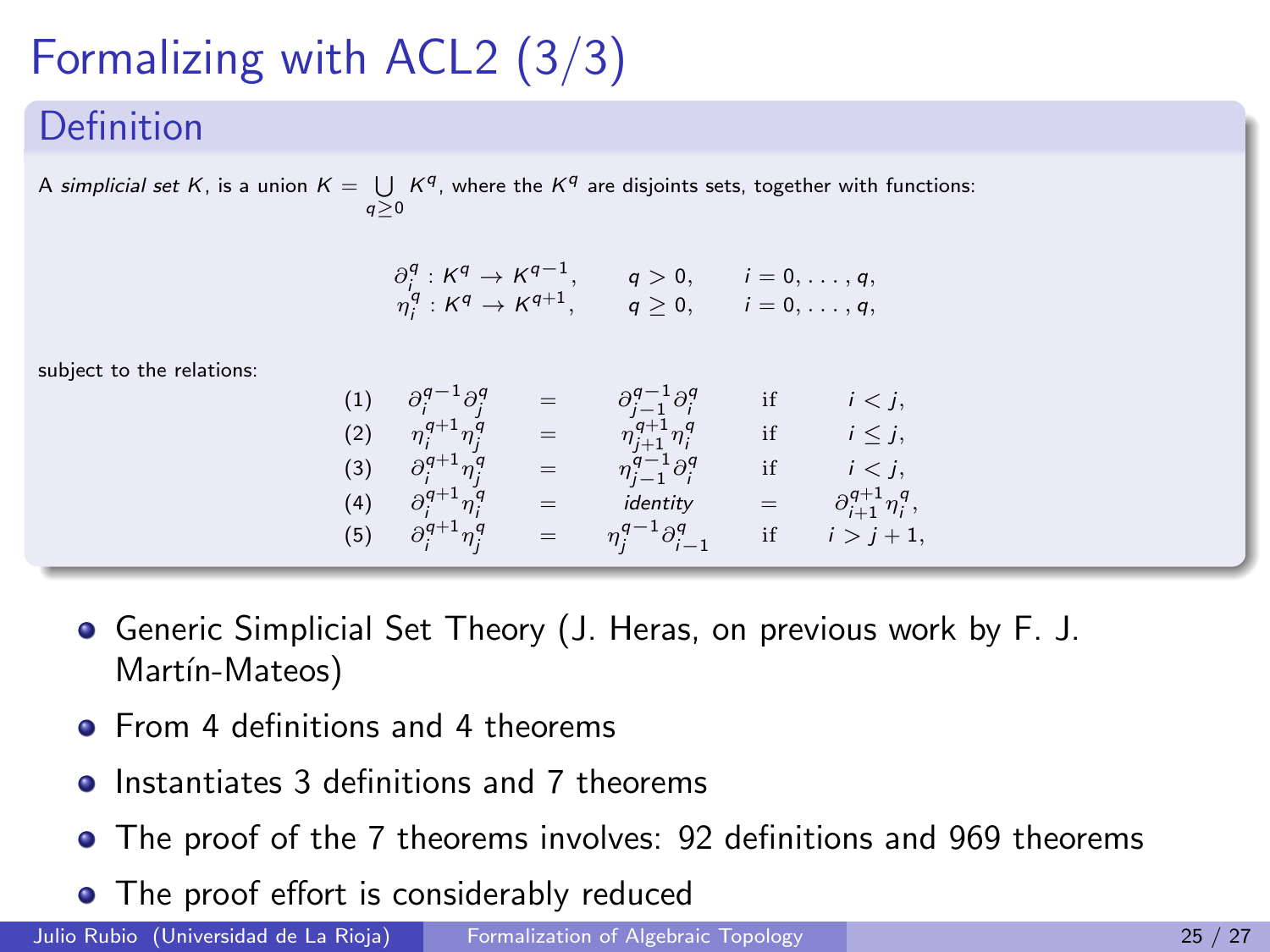## Formalizing with Coq/SSReflect

From digital images to homology in Coq:



- First order structures: possible also in ACL2.
- But . . . finite structures: all the power of SSReflect.
- $\bullet$  Joint work inside the ForMath project: J. Heras, M. Dénès, G. Mata, A. Mörtberg, M. Poza, V. Siles, ...